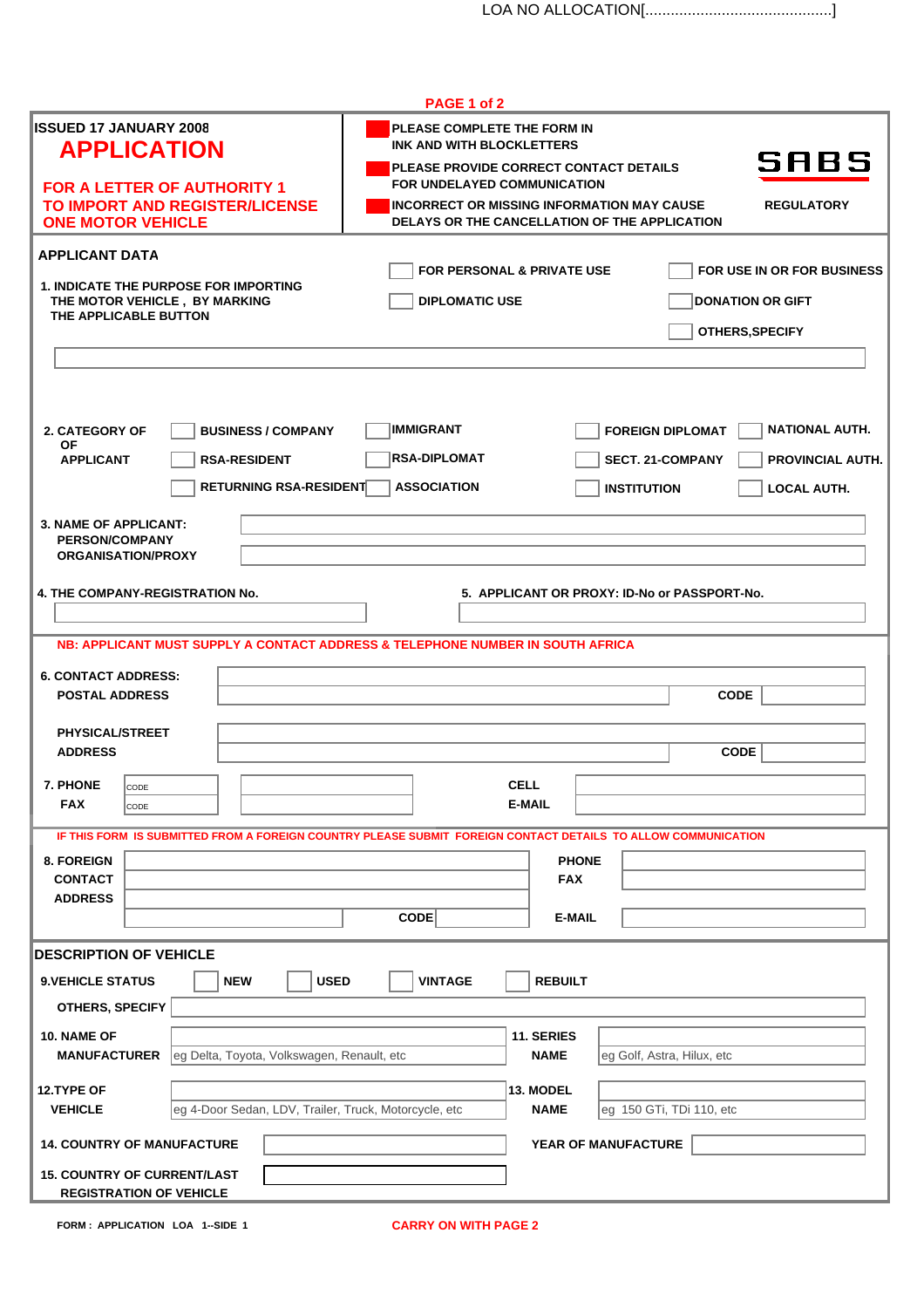| <b>REVISED 17 JANUARY 2008</b><br>VEHICLE DATA 1 FOR MOTOR CYCLES / QUADRU CYCLES / TRI CYCLES ONLY                                                                |                                                                              |  |  |  |
|--------------------------------------------------------------------------------------------------------------------------------------------------------------------|------------------------------------------------------------------------------|--|--|--|
| <b>17. ENGINE CAPACITY</b><br><b>CUBIC CM / CC</b>                                                                                                                 | <b>OFF ROAD</b><br><b>ROAD</b><br><b>18. TYPE OF CYCLE</b>                   |  |  |  |
| NO<br><b>YES</b><br><b>19. SIDE CAR FITTED</b>                                                                                                                     | <b>OFF ROAD</b><br><b>ROAD</b><br><b>20. EXCLUSIVE FOR RACING</b>            |  |  |  |
| <b>VEHICLE DATA 2</b>                                                                                                                                              |                                                                              |  |  |  |
| FOR ALL VEHICLES (M2/3, N2/3 & O2/3/4 VEHICLES - LOA WILL NOT BE ISSUED WITHOUT TARE & GVM)<br>KG<br>22. GROSS VEHICLE MASS - FULLY LOADED<br><b>21. TARE MASS</b> |                                                                              |  |  |  |
| (EMPTY)                                                                                                                                                            |                                                                              |  |  |  |
| <b>SEATED</b><br><b>23. MAX PERMISSIBLE</b><br><b>STANDING</b><br><b>OCCUPANTS</b>                                                                                 | 24. NUMBER OF AXLES<br>25. NO OF WHEELS                                      |  |  |  |
| <b>RIGHT</b><br><b>26. STEERING WHEEL</b><br><b>CENTRE</b><br><b>POSITION</b>                                                                                      | LEFT<br><b>NOT APPLICABLE</b>                                                |  |  |  |
| FOR ALL VEHICLES<br><b>VEHICLE DATA 3</b>                                                                                                                          |                                                                              |  |  |  |
| <b>27.ENGINE NUMBER</b>                                                                                                                                            |                                                                              |  |  |  |
| 28. VEHICLE IDENTIFICATION NUMBER (VIN) OR CHASSIS NUMBER (ONE CHARACTER PER BLOCK)                                                                                |                                                                              |  |  |  |
|                                                                                                                                                                    | п<br>f.<br>т.                                                                |  |  |  |
| 29. ALL VEHICLES FROM YEAR MODEL 1997 ONWARDS NOT MANUFACTURED IN RSA:                                                                                             |                                                                              |  |  |  |
| PROOF OF COMPLIANCE TO SOUTH AFRICAN COMPULSORY SPECIFICATIONS<br>OR EQUIVALENT STANDARDS TO BE SUBMITTED WITH APPLICATION (EEC / ECE)                             |                                                                              |  |  |  |
| <b>APPLICANT SIGNATURE</b>                                                                                                                                         |                                                                              |  |  |  |
| <b>SIGNED AT</b>                                                                                                                                                   | <b>DATE</b>                                                                  |  |  |  |
|                                                                                                                                                                    | <b>YEAR</b><br><b>MONTH</b><br><b>DAY</b>                                    |  |  |  |
|                                                                                                                                                                    |                                                                              |  |  |  |
| <b>SIGNATURE</b>                                                                                                                                                   | <b>PRINT NAME</b>                                                            |  |  |  |
| PLEASE INDICATE HOW YOU WISH TO RECEIVE THE LOA-CERTIFICATE:                                                                                                       | <b>ADDITIONAL COSTS FOR DELIVERY</b>                                         |  |  |  |
| <b>COLLECT AT SABS</b><br><b>REGISTERED MAIL</b>                                                                                                                   | <b>COURIER IN RSA + R80</b><br><b>OVERSEAS MAIL + R100</b>                   |  |  |  |
| <b>FOR SABS USE ONLY</b><br>FOR. DIPL.<br>FOREIGN VEH.                                                                                                             | SA DIPL<br>SA.RESIDENT<br><b>ORGINASATION</b><br><b>IMMIGR</b>               |  |  |  |
| SA-MANUF.VEH.<br>RETURN.SA. RESID.                                                                                                                                 | SECT.21 COMP.<br><b>BUSIN</b><br>TEMP.RESID.                                 |  |  |  |
| <b>APPLICATION RECEIVED ON</b><br><b>PAYMENT RECEIVED ON</b>                                                                                                       | <b>AMOUNT</b><br>CH<br> BT<br> ET                                            |  |  |  |
| BY<br>PAYMENT RECEIVED ON                                                                                                                                          | <b>RECEIPT No</b><br><b>AMOUNT</b><br>с<br>$CH$ BT $ET$                      |  |  |  |
| <b>NO</b><br><b>APPLICATION COMPLETE?</b><br><b>YES</b>                                                                                                            | <b>RECEIPT No</b><br><b>DATE</b><br><b>ADDITIONAL INFORMATION / REMARKS:</b> |  |  |  |
| <b>APPLICATION PROCESSABLE?</b><br>YES<br>NO                                                                                                                       |                                                                              |  |  |  |
|                                                                                                                                                                    |                                                                              |  |  |  |
| <b>QUALIFY FOR LOA?</b><br><b>NO</b><br>ΈS                                                                                                                         |                                                                              |  |  |  |
| <b>VEHICLE CATOGORY</b>                                                                                                                                            |                                                                              |  |  |  |
| <b>COURIER</b><br>COLLECTED<br><b>REG MAIL</b><br><b>LOA DISTRIBUTED</b>                                                                                           |                                                                              |  |  |  |
| <b>DATE</b>                                                                                                                                                        |                                                                              |  |  |  |
| <b>SIGNATURE OF RECIPIENT</b>                                                                                                                                      | <b>RESTRICTIONS/LIMITATIONS:</b>                                             |  |  |  |
|                                                                                                                                                                    |                                                                              |  |  |  |
| <b>PRINT NAME</b>                                                                                                                                                  |                                                                              |  |  |  |
|                                                                                                                                                                    | ATTACH OFFICIAL RECEIPTS / SLIPS /DELIVERY DOCUMENTS HERE                    |  |  |  |
| DATE COLLECTED<br><b>TIME</b>                                                                                                                                      |                                                                              |  |  |  |

**FORM : APPLICATION LoA1 -- SIDE 2**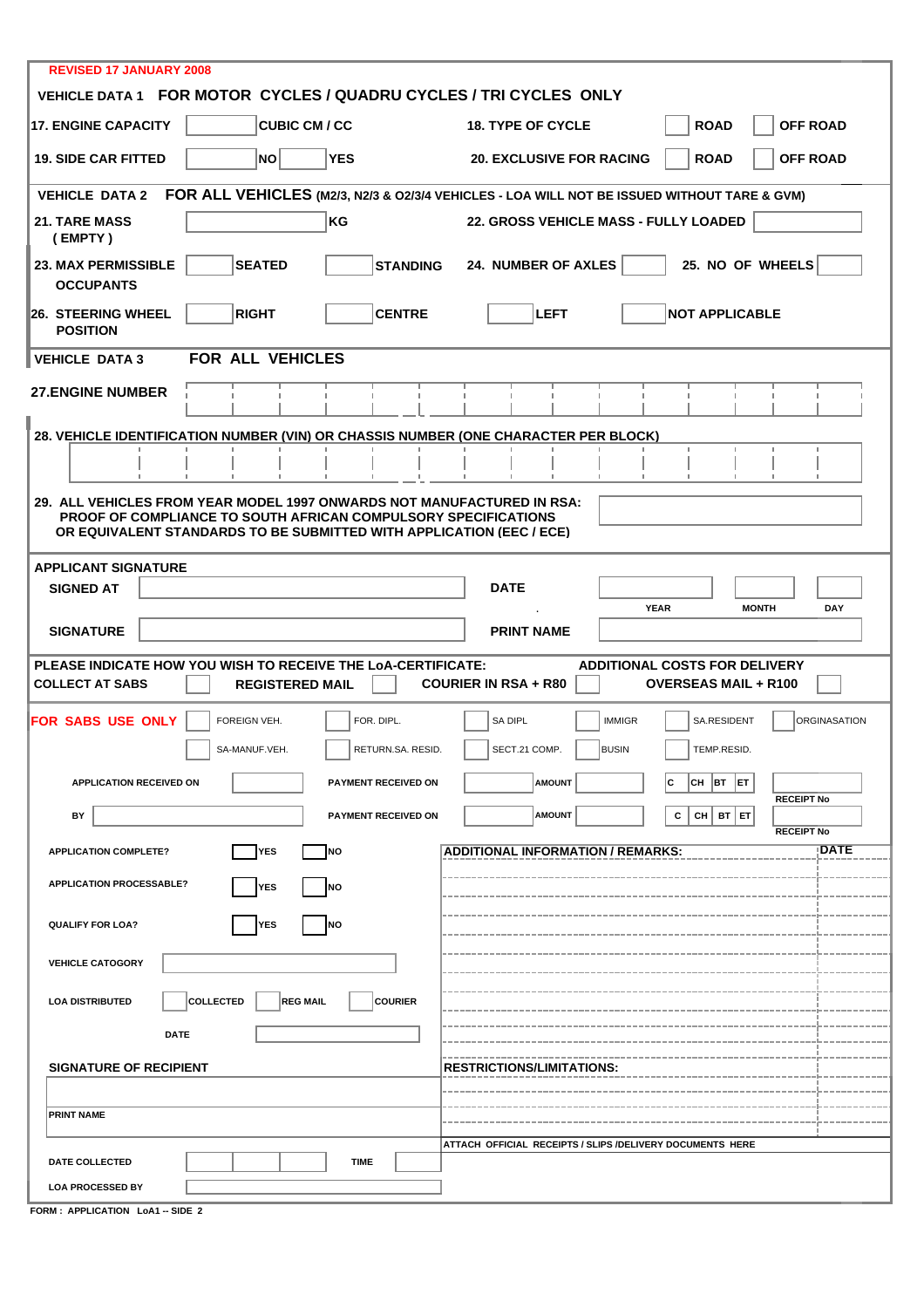

# **SOUTH AFRICAN BUREAU OF STANDARDS APPLICATION FOR LETTER OF AUTHORITY – LoA1**

# *PLEASE READ CAREFULLY BEFORE COMPLETING THE APPLICATION FORM*

|                                                                                                   | <u>FLEASE READ CAREFULL I DEFURE CUMFLETING THE AFFLICATION FURM</u>                                                                            |  |  |
|---------------------------------------------------------------------------------------------------|-------------------------------------------------------------------------------------------------------------------------------------------------|--|--|
| 1.                                                                                                | Submit ONLY the documentation required.                                                                                                         |  |  |
| $\overline{2}$ .                                                                                  | Do NOT send original documents where certified copies are required.                                                                             |  |  |
|                                                                                                   | We cannot accept responsibility for lost documents.                                                                                             |  |  |
| 3.                                                                                                | Documentation must be in English. A certified translation must be submitted where applicable.                                                   |  |  |
| $\overline{4}$ .                                                                                  | The time required to issue an LoA1 is dependant on the Applicant submitting a fully completed application,                                      |  |  |
|                                                                                                   | together with the correct documentation and payment of the required fee.                                                                        |  |  |
| 5.                                                                                                | The application must be completed and signed by the applicant, or for ALL organizations or companies, an                                        |  |  |
|                                                                                                   | appointed proxy. In ALL cases the name of the applicant/proxy and ID/passport number must appear on the                                         |  |  |
| 6.                                                                                                | application (Questions 4/5/6).<br>Delivery of LoA-Certificate: If the Certificate is not collected at the Pretoria SABS office, please indicate |  |  |
|                                                                                                   | delivery address clearly by                                                                                                                     |  |  |
|                                                                                                   | <b>Registered Mail</b><br>- a postal (eg PO Box) OR street address                                                                              |  |  |
|                                                                                                   | Courier<br>- a street (physical) address for delivery (a courier cannot deliver to a PO Box)                                                    |  |  |
| $\overline{7}$ .                                                                                  | The SA courier delivery fee is R80,00 incl VAT. The foreign mail delivery fee is R100,00. The applicant                                         |  |  |
|                                                                                                   | should make his/her own arrangements for courier delivery to a foreign country - documents must be                                              |  |  |
|                                                                                                   | collected from the SABS.                                                                                                                        |  |  |
| 8.                                                                                                | Applications will only be considered once the required non-refundable fee has been paid.                                                        |  |  |
|                                                                                                   | Fees are listed in the table below and can be paid in cash, by cheque or bank deposit.                                                          |  |  |
|                                                                                                   | Proof of a bank deposit must be submitted to the LoA office to confirm payment.                                                                 |  |  |
| 9.                                                                                                | Certificate of Compliance (Question 29) - passenger & goods vehicles & agricultural tractors                                                    |  |  |
|                                                                                                   | Proof of Conformity with the South African Compulsory Vehicle Specifications and Road Traffic Regulations                                       |  |  |
|                                                                                                   | for all vehicles (including trailers), manufactured 1 <sup>st</sup> January 1997, by production of                                              |  |  |
|                                                                                                   | A letter from the SA Manufacturer, Importer or Builder, certifying the South African origin of the vehicle,                                     |  |  |
|                                                                                                   | or                                                                                                                                              |  |  |
|                                                                                                   | A Certificate of Conformity (issued by the MANUFACTURER) to the SA or equivalent (ie EEC or UN<br>$\bullet$<br>ECE) or ADR Rules Regulations.   |  |  |
|                                                                                                   | NOTE !!! - LEFT HAND DRIVE VEHICLES MAY ONLY BE LEGALLY IMPORTED & OPERATED ON SA ROADS                                                         |  |  |
| IF IT WAS REGISTERED IN THE REPUBLIC IN TO HIS/HER NAME BEFORE 1 <sup>st</sup> JANUARY 2000. (REF |                                                                                                                                                 |  |  |
|                                                                                                   | <b>NATIONAL ROAD TRAFFIC ACT- REGULATION 200 (2B)</b>                                                                                           |  |  |
|                                                                                                   | AGRICULTURAL TRACTORS - NEW OR USED, MUST CONFORM TO THE COMPULSORY SPECIFICATION                                                               |  |  |
|                                                                                                   | GAZETTED ON 20 <sup>TH</sup> FEBRUARY 2004. PROOF TO BE SUPPLIED BY THE IMPORTER.                                                               |  |  |
| 10.                                                                                               | An Import Permit must be obtained from ITAC (Department of Trade & Industries). Contact persons:                                                |  |  |
|                                                                                                   | Ms R v Vuuren/ Ms De Beer Tel: 012 - 394 3610. Web Site www.itac.org.za, Import Control.                                                        |  |  |
|                                                                                                   | Email rvanvuuren@itac.org.za<br>ADDRESSES FOR PERSONAL, MAIL & COURIER DELIVERIES TO SABS MAIN RECEPTION:                                       |  |  |
|                                                                                                   | <b>APPLICANT'S SURNAMES STARTING WITH LETTERS:</b>                                                                                              |  |  |
|                                                                                                   | $A - B - C - X - Y - Z$ , DIPLOMAT & DONATIONS<br>CONTACT SIFISO PHAKATHI<br>phakatsz@sabs.co.za                                                |  |  |
|                                                                                                   | $D - E - F - M - O - P - Q - T&U$<br>CONTACT CHARLOTTE MAKOU makouck@sabs.co.za                                                                 |  |  |
| $J-K-L-S$ &W                                                                                      | CONTACT VUYO NGELE<br>ngelene@sabs.co.za                                                                                                        |  |  |
| $G - H & N$                                                                                       | saalal@sabs.co.za<br>CONTACT ALETTA SAAL                                                                                                        |  |  |
| $I-V$ & R                                                                                         | CONTACT WINNIE MAHLANGU mahlanwm@sabs.co.za                                                                                                     |  |  |
|                                                                                                   | ALL CAPE TOWN APPLICANT'S<br>CONTACT: DEWALD HORN (021) 526 3447 or hornd@sabs.co.za                                                            |  |  |
|                                                                                                   | <b>Postal Address for Registered Mail</b><br><b>Street Address for personal/Courier delivery:</b>                                               |  |  |
|                                                                                                   | & Postnet overnight service:                                                                                                                    |  |  |
|                                                                                                   | South African Bureau of Standards<br>South African Bureau of Standards                                                                          |  |  |
| Private Bag X191<br><b>PRETORIA</b>                                                               | 1 Dr Lategan Road<br>GROENKLOOF, Pretoria                                                                                                       |  |  |
| 0001                                                                                              | 0181                                                                                                                                            |  |  |
|                                                                                                   |                                                                                                                                                 |  |  |
| <b>TELEPHONE &amp; FAX</b>                                                                        |                                                                                                                                                 |  |  |

Call Center Tel : (012) 428 6276/6891/6534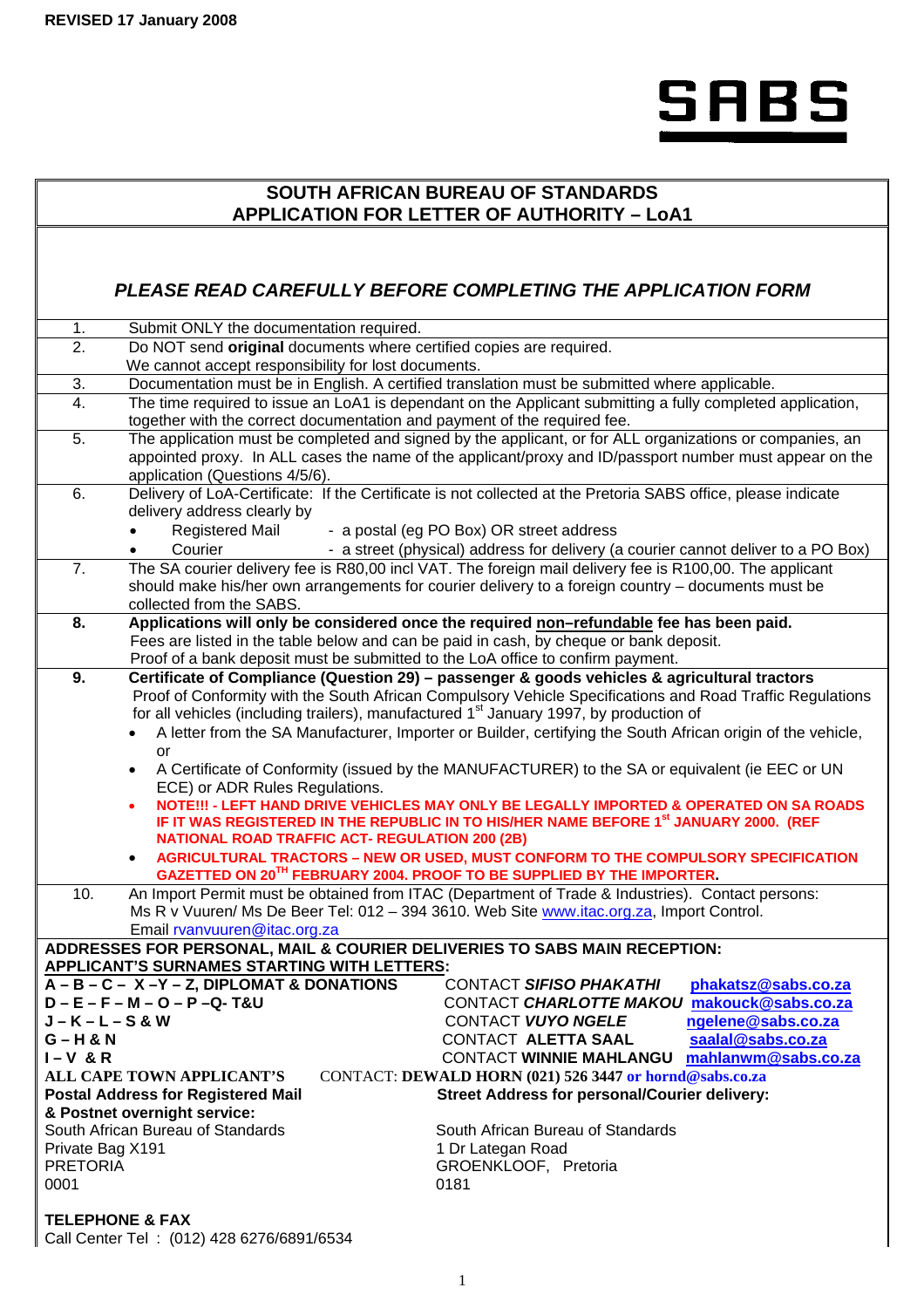# **DOCUMENTATION REQUIRED FOR IMPORTING A VEHICLE FOR OWN USE BY A PRIVATE PERSON/ORGANIZATION/COMPANY**

**NB This is the minimum documentation required and must be submitted with the application. Additional documentation may be required if deemed necessary. The SABS may require that any vehicle be inspected, at its sole discretion**.

# **A. NEW VEHICLES – NOT MOTORCYCLES**

 **Certified copies sent by post /courier Or Colour Scanned documents sent by email must be submitted– faxed copies not accepted** 

- 1. Proof of compliance with South African or equivalent, (EEC or ECE) Regulations issued by the original manufacturer of the vehicle. See Question 30 of Application form.
- 2. ID or passport of applicant or proxy
- 3. Proof of purchase or ownership of the vehicle Commercial Invoice and Bill of Lading/Air weighbill
- 4. Proof of payment to the SABS copy of deposit slip in case of bank transfer  **NOTE: No** new left-hand drive vehicle may be imported into South Africa  **NOTE: ALL new vehicles are not allowed to be sold within 2 years of importation**
- **B. USED VEHICLES SOUTH AFRICAN MANUFACTURED VEHICLES INCLUDING TRAILERS Copies of documents** must be submitted, **faxed copies** accepted.
	- 1. ID or passport of applicant; or ID of proxy in case if the applicant is a company
	- 2. Letter of proxy on company's letterhead with copy of ID, where applicable
	- 3. Registration document of country where vehicle was last registered prior to export to South Africa
	- 4. Confirmation of the South African origin of the vehicle: certificate from the original manufacturer or importer; or previous SA license document; or Bill of Entry for Export / Police Clearance when the vehicle was exported from SA
	- 5. Proof of purchase of vehicle, unless registered in applicant's name
	- 6. Request for Police identification RPI (fully completed) or Police Clearance **OR**
	- 7. The SARPCO or Interpol clearance from the country from which the vehicle is being exported if RPI or SA Police Clearance cannot be obtained.
	- **8.** Proof of payment of fee to the SABS copy of deposit slip in case of bank transfer

# **C. USED VEHICLE – FOREIGN VEHICLES**

# **Certified copies sent by post /courier OR colour scanned by email must be submitted – faxed copies not accepted**

- 1. Proof of Compliance with European Regulations (EEC or ECE) or ADR Rules issued by the original manufacturer. See Question 30 of Application form and note above. **Note**: Vehicles manufactured before 1 January 1997 are exempted from producing Proof of **Compliance**
- 2. ID or passport of applicant
- 3. All vehicles manufactured after 1 January 1997 must have 17 Character VIN.
- 4. Vehicle registration documents in foreign country, officially translated, if not in English **OR**
- 5. Proof of ownership the vehicle should be registered in the applicant's name
- 6. Proof of payment to the SABS copy of deposit slip in case of bank transfer **NOTE: No** left-hand drive vehicle can be imported if first registered on or after 1 January 2000. **(See note No: 9)**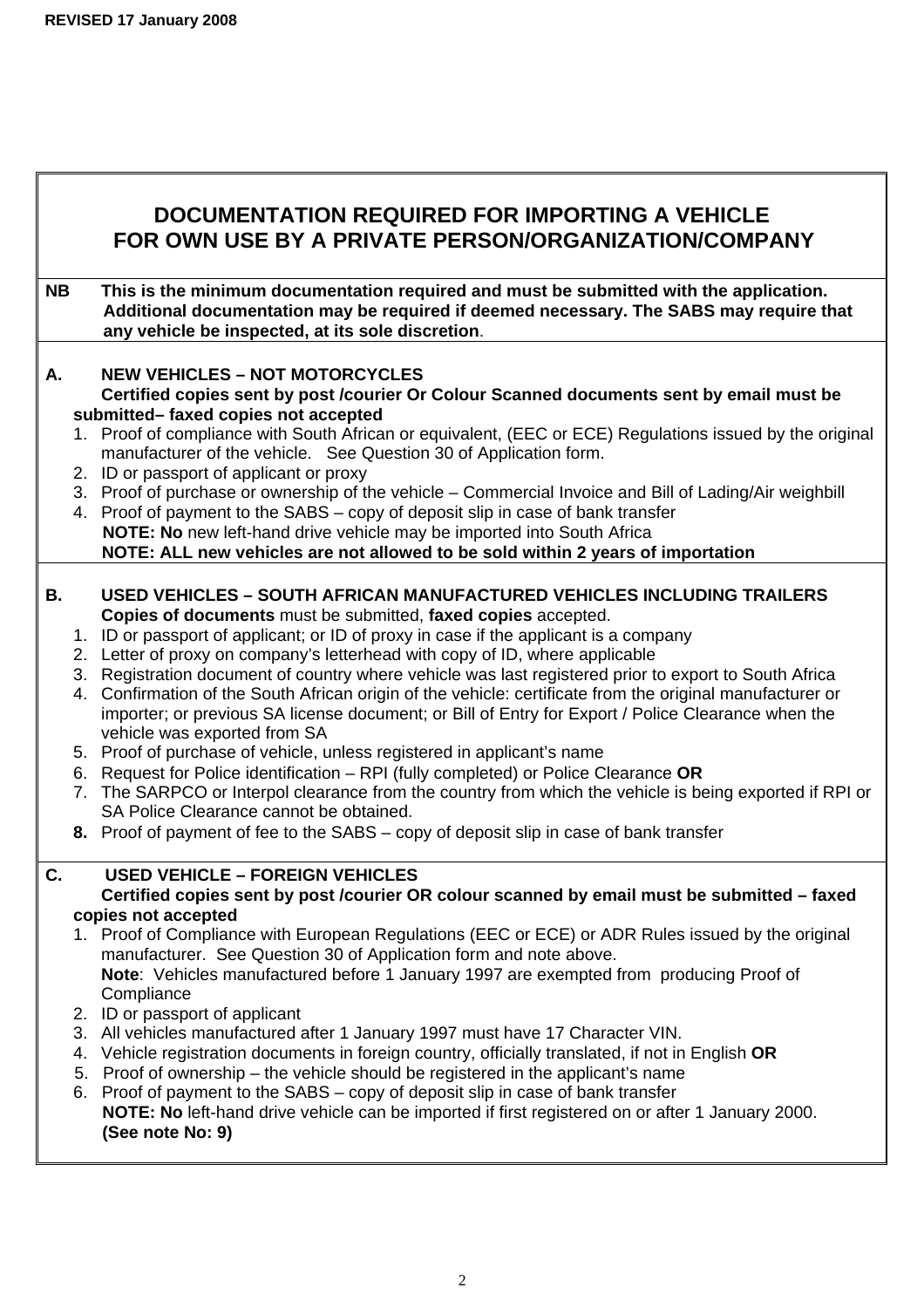# **D. MOTORCYCLES – USED & NEW**

 **Certified copies sent by post /courier OR colour scanned by email must be submitted– faxed copies not accepted** 

- 1. South African ID or passport of applicant
- 2. Vehicle registration documents of foreign country, officially translated if not in English
- 3. Proof of purchase (if not registered in applicant's name)
- 4. Proof of payment to the SABS copy of deposit slip in case of bank transfer

# **E. TRAILERS – USED**

### **Certified copies sent by post /courier OR colour Scanned by email if it is a foreign manufactured trailer**

- 1. Applications for trailers manufactured after 1 January 1997 must be accompanied by Proof of Compliance with European Regulations (EEC or ECE) issued by the original manufacturer.
- 1. ID or passport of applicant
- 2. Registration document of foreign country officially translated if not in English.
- 3. Letter and ID of proxy in case of a company
- 4. Proof of ownership the trailer should be registered in the applicant's name.
- 5. Proof of payment to the SABS copy of deposit slip in case of bank transfer
- **6. Note**:Document issued subject to inspection by SABS if deemed necessary

# **F. TRAILERS – NEW**

# **Certified copies sent by post /courier OR colour Scanned by email if it is a foreign manufactured trailer**

- 1. Proof of Compliance with European Regulations (EEC or ECE) issued by the original manufacturer.
- 2. ID or passport of applicant
- 3. Proof of purchase
- 4. Letter and ID of proxy in case of a company
- 5. Proof of payment to the SABS copy of deposit slip in case of bank transfer
- **6. Note**: Document issued subject to inspection by SABS if deemed necessary

### **G. DONATIONS AND INHERITANCE**

DONATIONS CAN ONLY BE MADE BY A REGISTERED OWNER OF A VEHICLE. All applicable documentation is required, plus a letter from the Donor to confirm donation or a copy of the will.

NB: No Private donations.

# **H. DOCUMENTATION REQUIRED BY FOREIGN DIPLOMATS**

- 1. Diplomatic ID and/or Note Verbal.
- 2. Proof of ownership or previous registration in the name of the applicant.
- 3. Proof of Compliance as above.
- 4. Payment to SABS.

 **NOTE: No** left-hand drive vehicle may be imported unless first registered in the name of the importer before 1st Jan 2000. **(See note No:9)**